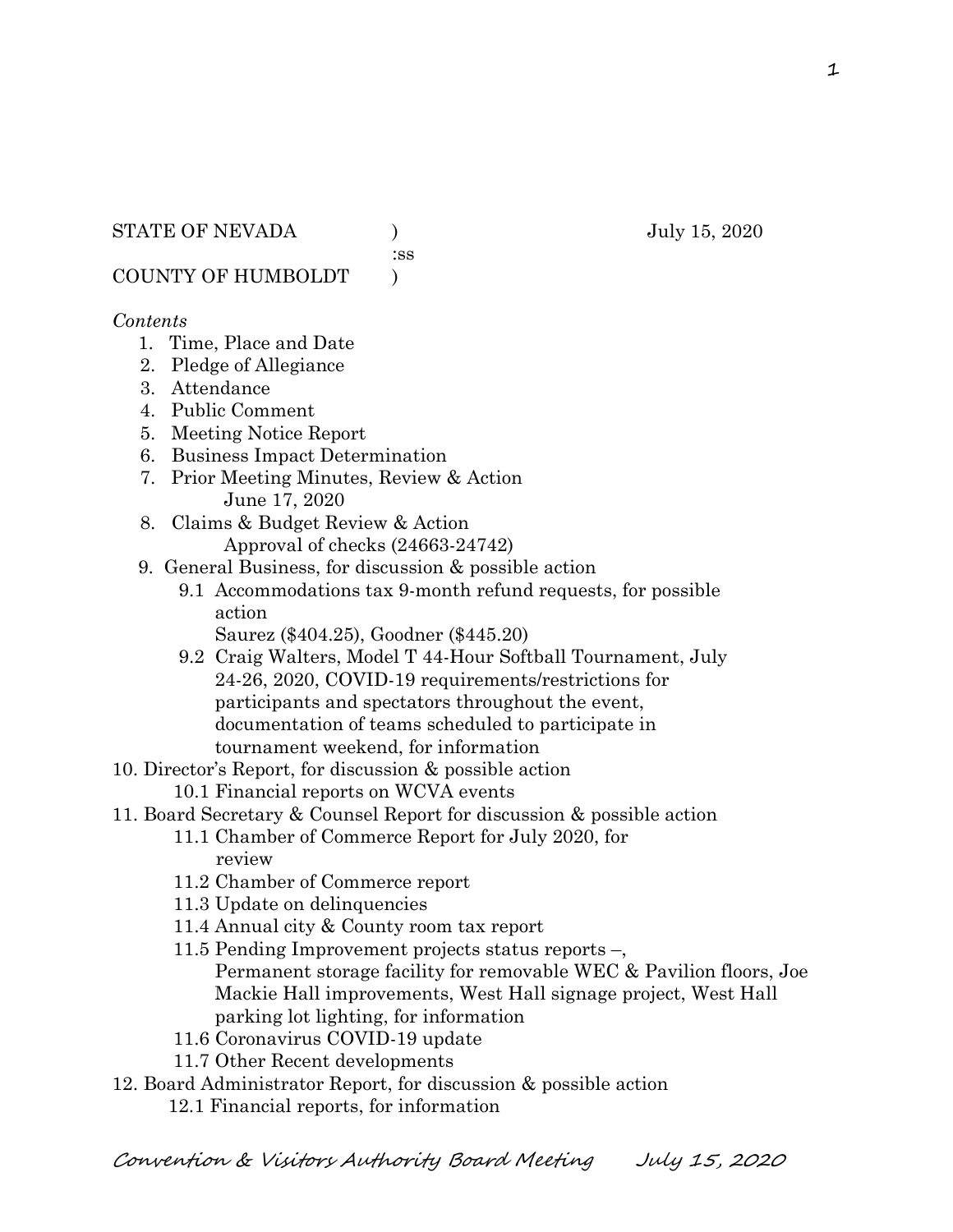#### **MINUTES, JULY 15, 2020**

**1. Time, Place and Date.** The Winnemucca Convention & Visitors Authority met in regular session in full conformity with the law at the Winnemucca Convention Center, West Hall, Winnemucca, Nevada at 4:00 pm on Wednesday, July 15, 2020 with Chairman Terry Boyle presiding.

In accordance with Governor Sisolak's Declaration of Emergency in Response to the COVID-19 epidemic, the configuration of the Board's meeting room was doubled in size to accommodate a set-up of a minimum of 6 feet between each Board and Staff member at the head table. The audience chairs were set up not closer than 6 feet to the head table, with seats not less than a minimum of 6 feet apart in all directions. Board members and staff observed face covering and social distancing covid emergency regulations. Audience did likewise. A total of 12 persons were present at one time, within the room emergency limit of 22 persons in the combined Sonoma Mountain and Jackson Mountain meeting rooms.

### **2. Pledge of Allegiance.**

**3. Attendance.** *Convention and Visitors Authority Board Officials Present:* Terry Boyle Chairman and Motel Representative Brian Stone Vice Chairman and Hotel Representative Jim Billingsley Treasurer and City Representative John Arant Business Representative Bill Macdonald Secretary and Counsel Kendall Swensen Board Administrator

*Convention and Visitors Authority Board Officials Absent:* Ron Cerri County Representative

*Staff Members Present:* Kim Petersen Director Shelly Noble Administrative Clerk

*Staff Members Absent:* None

*Others Present:*

 Craig Walters 44-Hour Softball Tournament Lyle Walters 44-Hour Softball Tournament

Convention & Visitors Authority Board Meeting July 15, 2020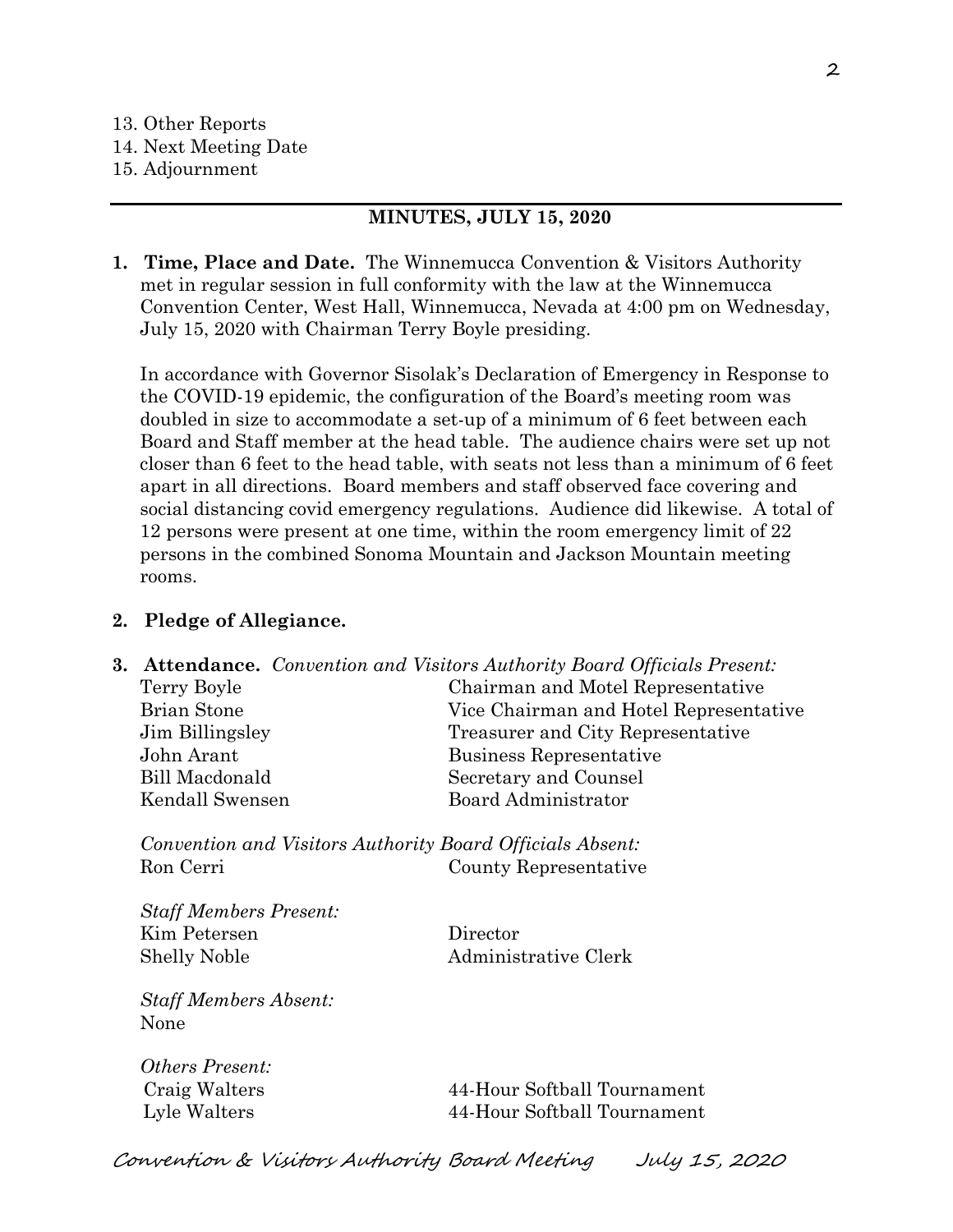Adua Boyle Ashley Maden The Humboldt Sun

**4. Public Comment.** 

None.

# **5. Meeting Notice Report.**

Chairman Boyle reported that notice, including meeting agenda, was posted by Shelly Noble by 9:00 am Friday, July 10, 2020 at Humboldt County Library, Court House, Post Office, City Hall and Convention Center West Hall. No persons have requested mailed notice during the past six months.

**6. Business Impact Determination.** Chairman Boyle asked whether any agenda item proposes the adoption by the city or by the county or by the WCVA of any rule, including any ordinance or resolution which would impose, increase or change the basis for the calculation of a fee that is paid in whole or in substantial part by businesses, which would impose a direct and significant economic burden upon a business or directly restrict the formation or expansion of a business, pursuant to NRS Chapter 237? The Chairman called for board or public input thereon; Counsel reported there was no agenda problem; there was no public comment thereon. Action taken.

 *Brian Stone made a motion that there appears to be no business impacting fee matter on today's agenda. The motion carried, 4-0.* 

- **7. Minutes, Review & Action**  Prior meeting minutes of June 17, 2020. *Brian Stone made a motion to accept the minutes of the June 17, 2020 meeting. Motion carried, 4-0.*
- **8. Claims, Review & Action.** The following claims, which had been submitted in list form to the board members for review with their 3-day meeting notice and agenda, with the opportunity to obtain further information before or at the meeting, were submitted for payment on July 15, 2020:

| BANK ACCOUNT      | <b>CHECK NUMBERS</b> | <b>AMOUNT</b> |
|-------------------|----------------------|---------------|
| Nevada State Bank | $24663 - 24742$      | \$188,126.00  |

*Jim Billingsley made a motion to approve all claims submitted for July 15, 2020. The motion carried, 4-0.* 

**9. General Business, for discussion & possible action**

**9.1 Accommodations tax 9-month refund requests, for possible action Suarez (\$404.25), Goodner (\$445.20)**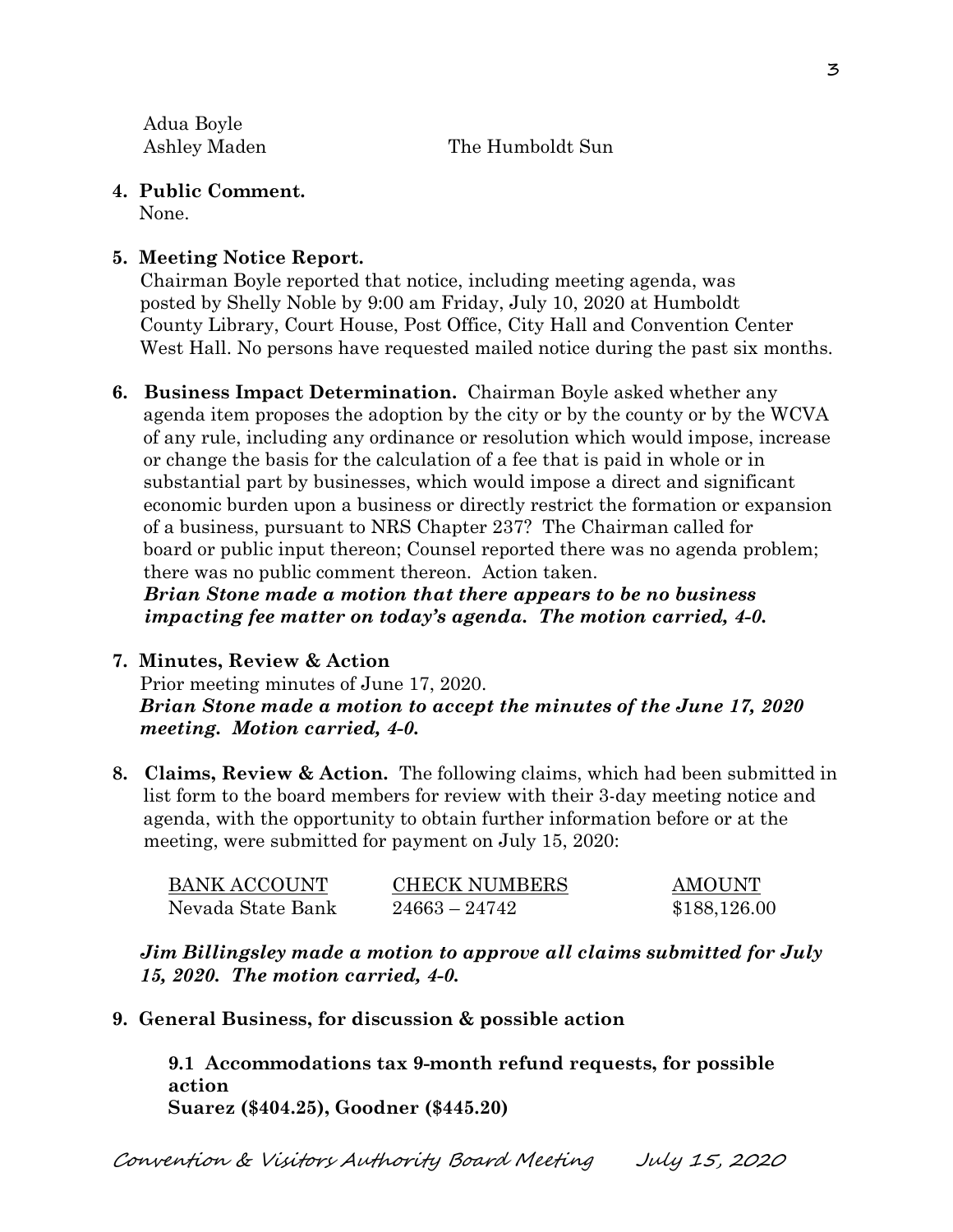## *Terry Boyle made a motion to approve the accommodation tax 9-months deemed to be a permanent resident refunds for Dakota Suarez (\$404.25) and Jubal Goodner (\$445.20). Motion carried, 4-0.*

# **9.2 Craig Walters, Model T 44-Hour Softball Tournament, July 24-26, 2020, COVID-19 requirements/restrictions for participants and spectators throughout the event, documentation of teams scheduled to participate in tournament weekend, for information**

Lyle Walters presented his and Craig's plan for maintaining player and spectator safety at their upcoming tournament. These include:

- Everyone at the Sports Complex will be required to wear a mask. The only exceptions will be team members during their games.
- The stands will not be available for spectators to use. They will be blocked off. There will be limited viewing areas at the end of the dugouts along the base lines. Groups of spectators will be socially distanced from each other.
- Lines outside the concession stand will have marks delineated on the ground at six-foot increments.
- There are three divisions of teams Mens, Womens and Co-Ed. Each division will be the only teams playing at the same time.

Craig and Lyle will be monitoring people at the Complex throughout the weekend to make sure that these rules are followed. They are not expecting the number of spectators that have attended in the past. They encouraged the board to contact them if there are other rules they need to implement for their tournament weekend.

Craig reported that, as of today, they have 27 men's teams, 27 women's teams and 12 co-ed teams that have committed to play. He feels that with this number of teams they will have a full schedule for 44 hours of softball from Friday through Sunday. At last month's meeting this board approved additional funding of \$1,000 for every 5 additional teams above the 30 that had already committed. With this number of teams, additional funding of \$7,000 would be available for the tournament. Since we do not know if some of the teams will be unable to participate at the last minute, the board decided that \$3,500 of this funding would be available now and the balance available right before the tournament. Kim asked if participants were going to be allowed to camp at the complex and Mr. Walters stated that no one has asked about camping.

## **10. Director's Report.**

## **10.1 Financial reports on WCVA events**  No report.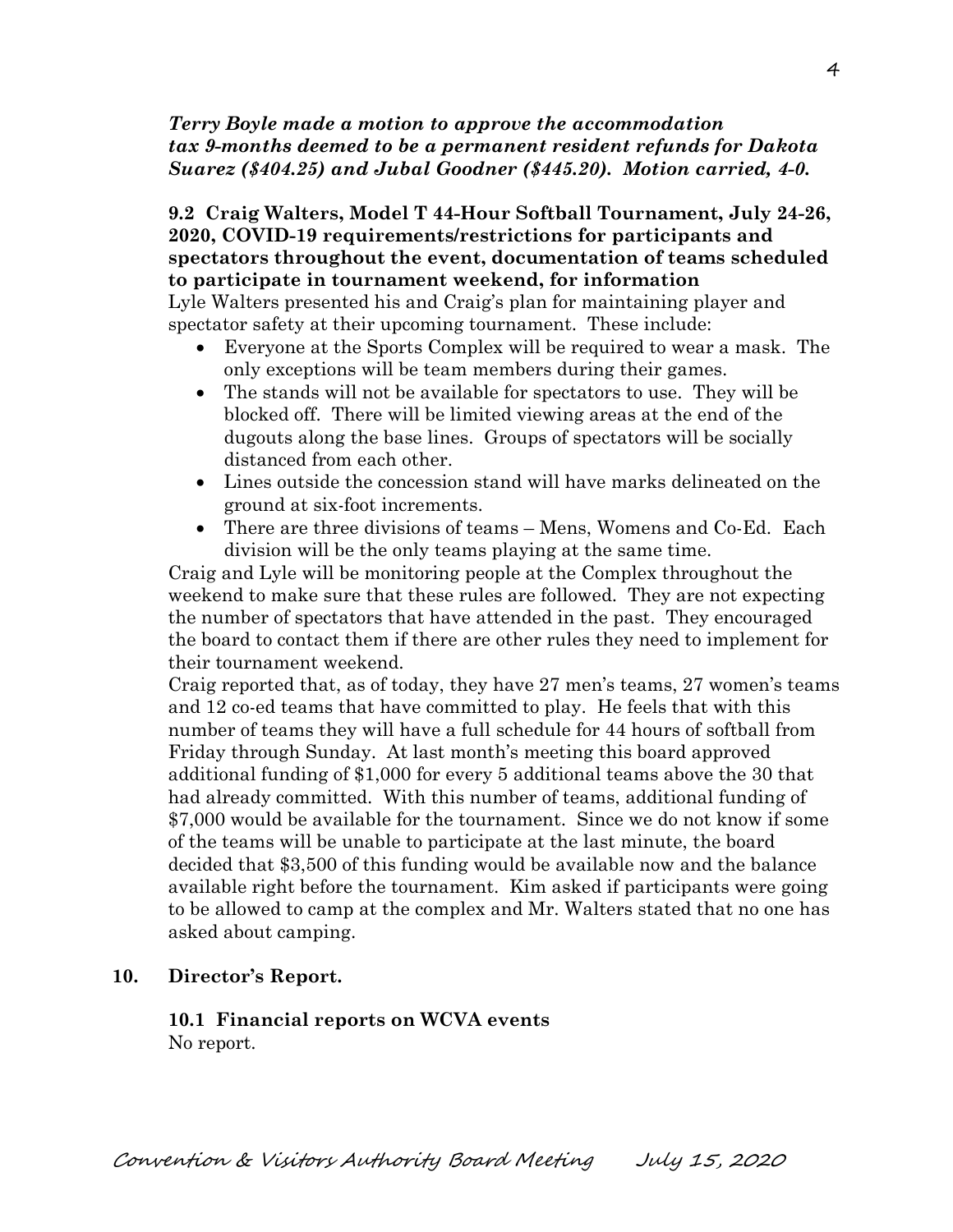### **11. Secretary and Counsel, Monthly report, for discussion & possible Action**

### **11.1 Chamber of Commerce Report for July 2020, for review**

This report is included in Bill's report.

### **11.2 Update on delinquencies**

We still have a couple of small properties that are delinquent. If their taxes are not brought current by the next WCVA meeting, Bill will be asking for this board's approval to proceed with filing a lien against them for taxes due.

### **11.3 Annual city & County room tax report**

Bill will be in contact with Kendall and then complete and file this report.

# **11.4 Pending Improvements project status reports**

No report.

**11.5 Coronavirus COVID-19 update** No report.

**11.6 Other Recent developments** No report.

### **12. Board Administrator.**

**12.1 Financial Reports, for discussion**  No report.

### **13. Other reports**

### **13.1 2020 Silver State International Rodeo**

The production of this year's rodeo was quite challenging with the number of participants that came to compete. On our end, the stall and camping reservations and assignments went pretty well utilizing our new online system. As with anything, there are some changes that need to be made but considering the volume of reservations that were made in a short amount of time, things went fairly smoothly. Everyone that came onto the grounds was required to sign a waiver agreeing not to enter into litigation against Humboldt County, the Winnemucca Events Complex, City of Winnemucca or Winnemucca Convention & Visitors Authority if they became ill after the event and to follow all state and local guidelines, as outlined by our local health board. Additionally, if anyone does become ill after attending this event, they agreed to notify us. To date, we have not received any correspondence from participants or spectators claiming to be ill. According to Dale Owen, President of Silver State International Rodeo, this year's event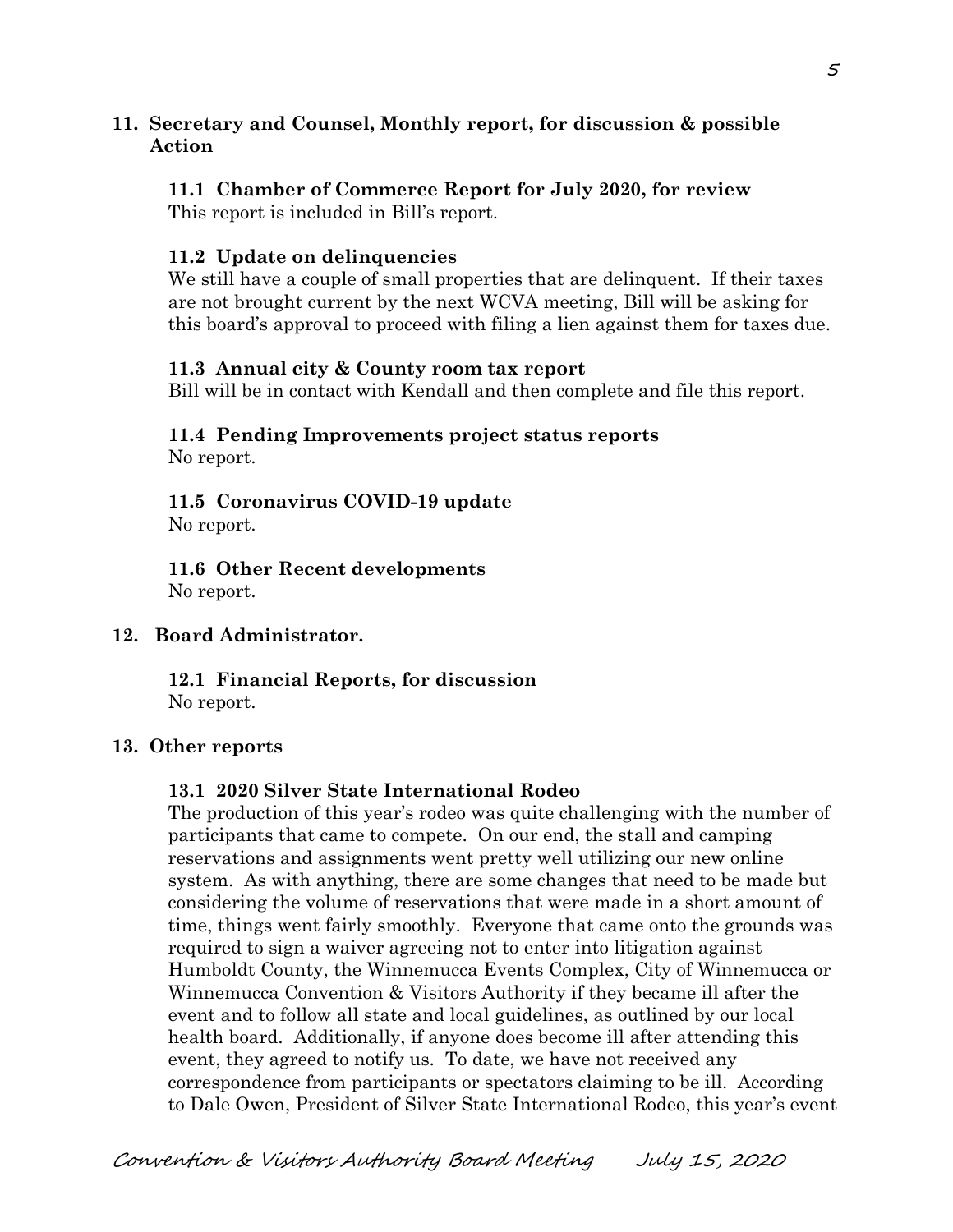was the largest yet in its 35-year history. He also stated that they will be limiting the number of participants in future years.

### **13.2 2020 Superior Livestock Auction**

This year's event is going to held at the Event Center on the Winnemucca Events Complex (WEC). This will allow for tables for auctioneer personnel, buyers and sellers to be spaced out the required 6 feet apart. WEC staff will push the bleachers towards the arena which will allow the auction set-up on the east end of the concourse. Thursday night's buyer/seller appreciation bar-be-que will be held in the arena. Again, the tables will be spaced out appropriately with a maximum of 6 people per table. In the past, Winners has provided the bar but with the latest directive from the state ordering bars to close, Brian Stone is not willing to take a chance of losing his liquor and/or gaming license by providing this bar. He will talk to Jim Davis to make sure he is aware of this. The board had quite a few questions about Jim Davis' plans so that the state directives are followed (face masks, social distancing, disinfecting, etc). Since Jim was not present, these questions could not be answered. The board directed Kim to write to Jim outlining their concerns and to make sure he is aware of our state's directives.

### **13.3 2020 Western States Ranch Rodeo Finals**

Terry stated that this year's finals, in November, have been canceled.

### **13.4 PRCA Circuit**

Jim Billingsley has been in contact with a representative of PRCA (Professional Rodeo Cowboys Association) who in interested in bringing one of their events to Winnemucca. They are interested in dates in early November. Kim pointed out that these dates are not available due to the Western States Ranch Rodeo Finals utilizing the same dates and we need to protect the Rodeo Finals event's having that time slot in future years.. Even so, Jim will get the contact information to Kim so that he can check into this further.

### 1**4. Public Comment**

None.

### **15. Regular Business. Next Meeting. The Board confirmed the next regular meeting date of Wednesday, August 19, 2020, 4:00 pm.**

### **16. Adjournment.** *Brian Stone made a motion to adjourn this meeting. Motion carried, 4-0.*

The meeting was adjourned to the next regular meeting, or to the earlier call of the Chairman or to the call of any three (3) members of the Board on three (3) working days notice.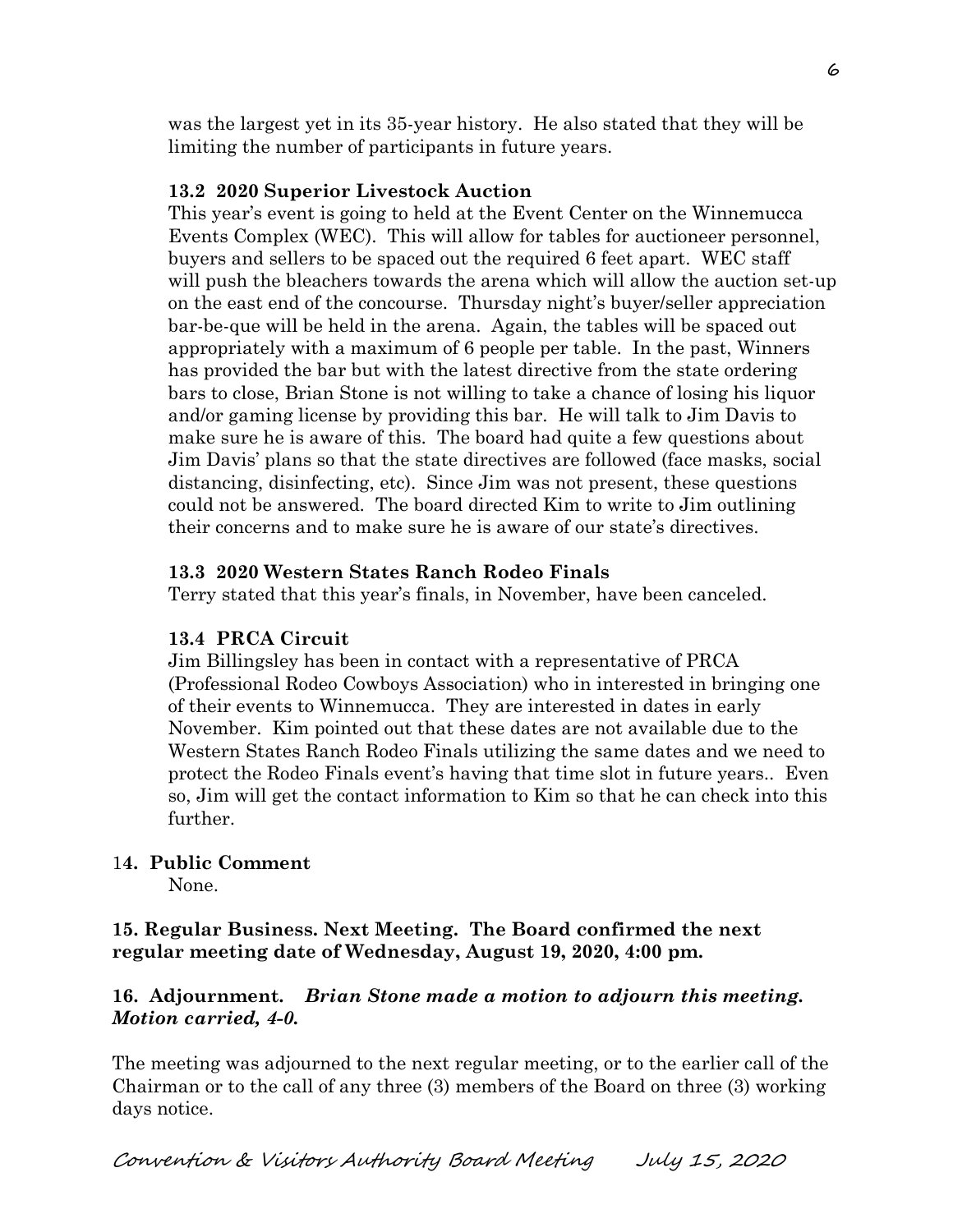Respectfully submitted,

Shelly Noble

| APPROVED ON | 2020 |
|-------------|------|
|             |      |

As written\_\_\_\_\_\_\_\_\_\_\_\_\_\_\_

As corrected \_\_\_\_\_\_\_\_\_\_\_\_\_

Winnemucca Convention & Visitors Authority Board

TERRY BOYLE BRIAN STONE Chairman and Vice Chairman and Motel Representative Hotel Representative

\_\_\_\_\_\_\_\_\_\_\_\_\_\_\_\_\_\_\_\_\_\_\_\_\_\_\_ \_\_\_\_\_\_\_\_\_\_\_\_\_\_\_\_\_\_\_\_\_\_\_\_\_\_\_\_\_\_

JIM BILLINGSLEY RON CERRI Treasurer and City Representative County Representative

\_\_\_\_\_\_\_\_\_\_\_\_\_\_\_\_\_\_\_\_\_\_\_\_\_\_\_\_\_\_\_\_\_\_

\_\_\_\_\_\_\_\_\_\_\_ \_ \_\_\_\_\_\_\_\_\_\_\_\_\_\_\_ ABSENT\_\_\_\_\_\_\_\_\_\_\_\_\_\_\_\_\_\_\_\_\_\_\_\_

JOHN ARANT Business Representative